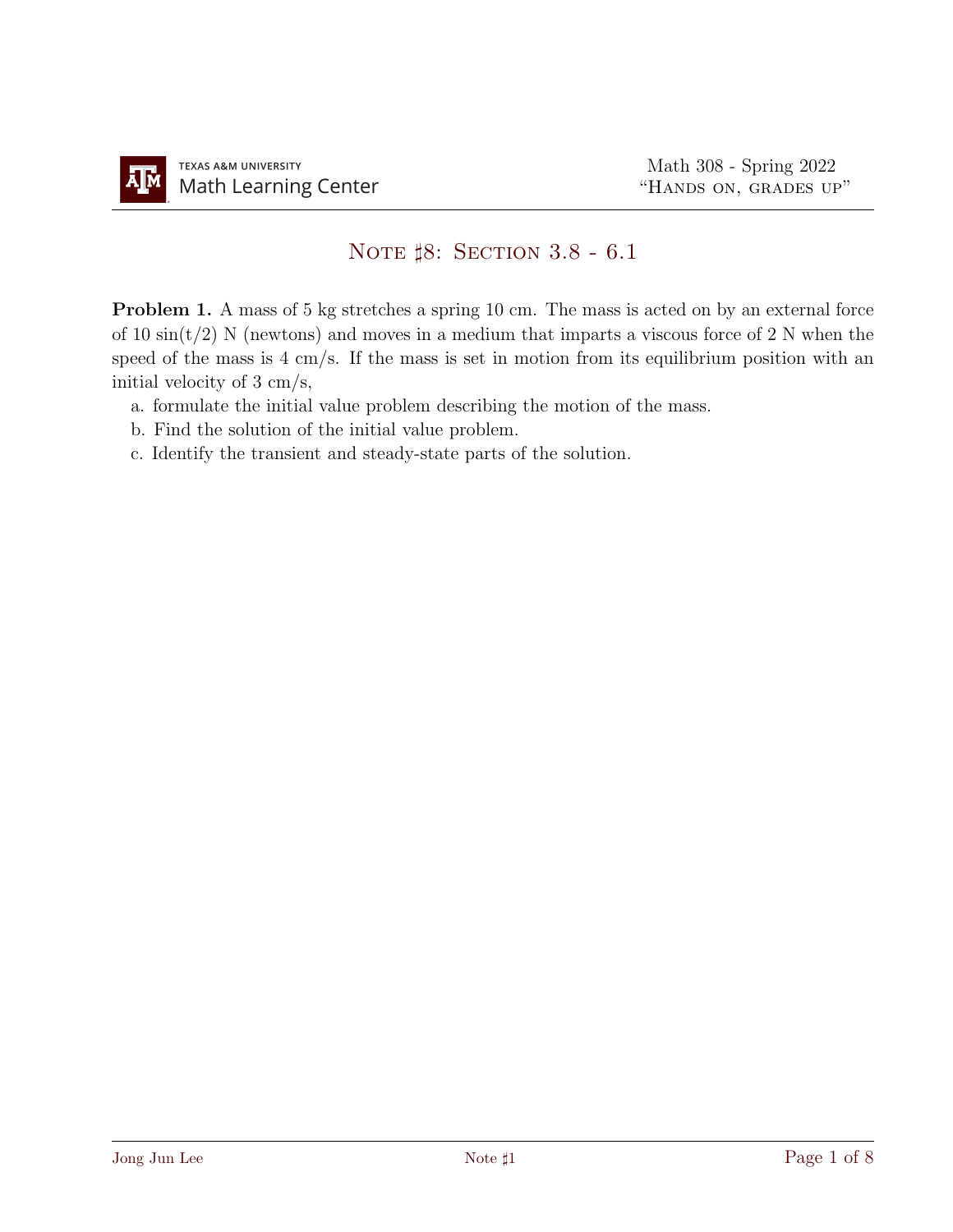Problem 2. Consider the vibrating system described by the initial value problem

$$
u'' + u = 3\cos(\omega t), \quad u(0) = 1, u'(0) = 1.
$$

a. Find the solution for  $\omega \neq 1.$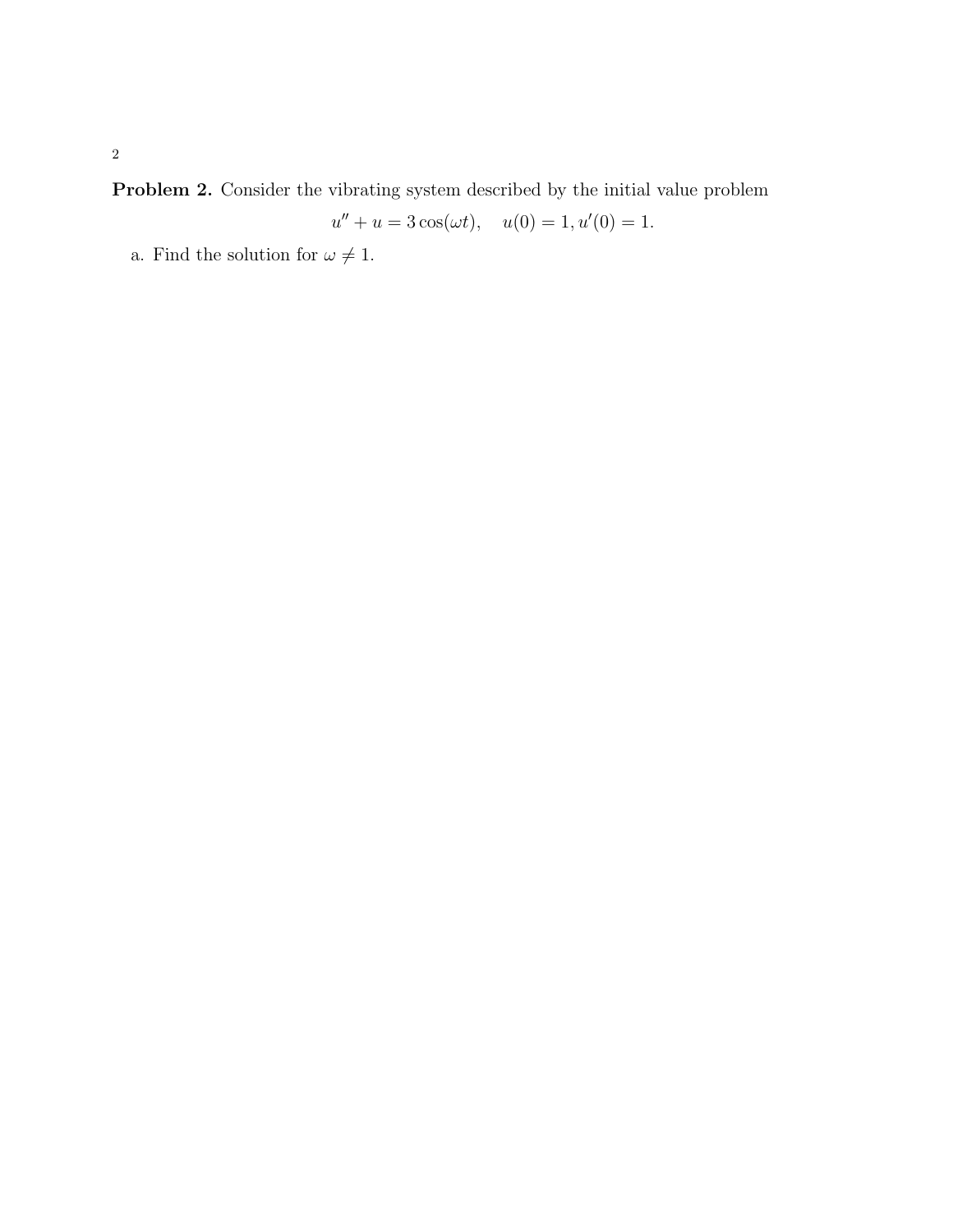b. Find the solution for  $\omega = 1$ .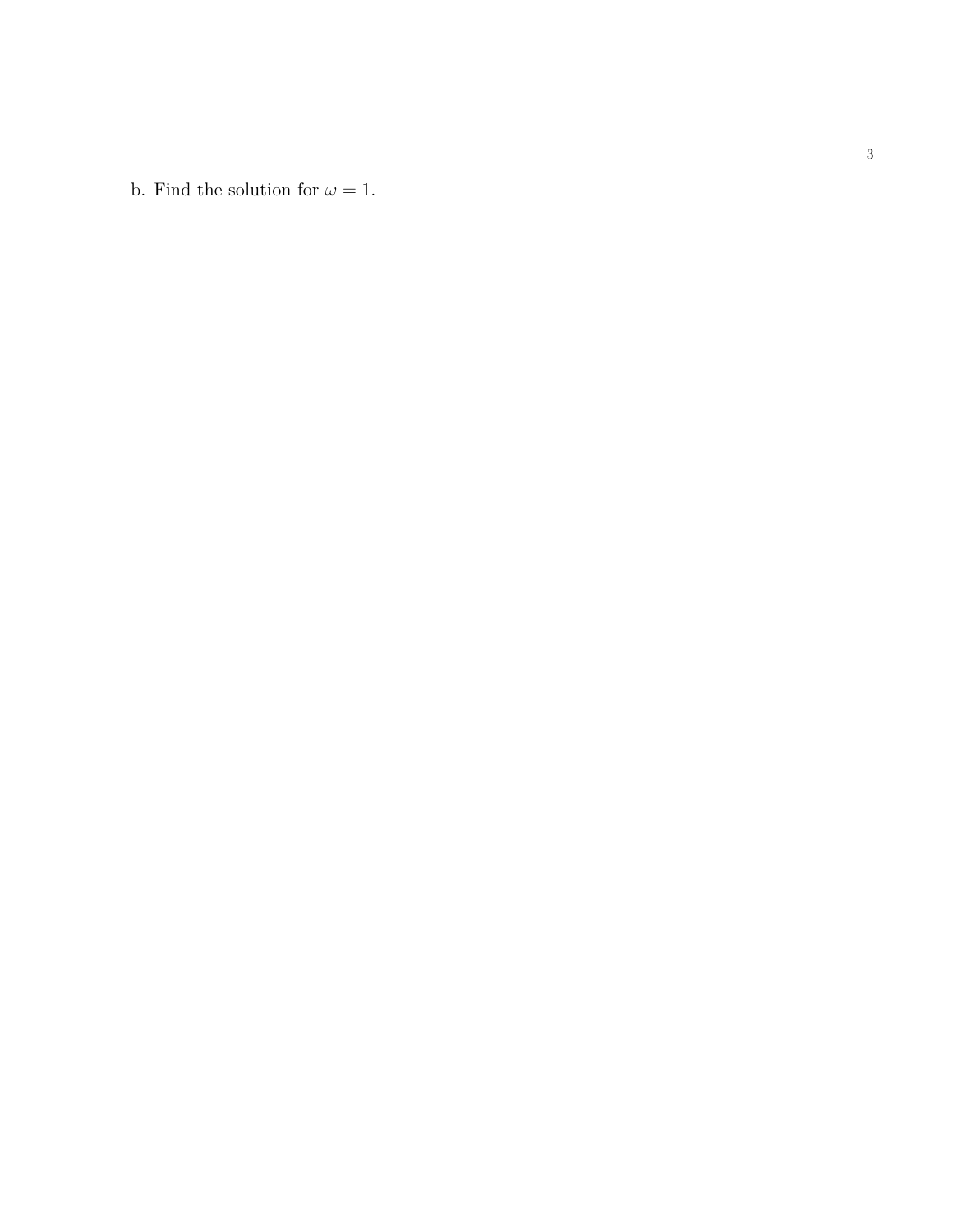Problem 3. Find the Laplace transform of the function. a.  $f(t) = t^2$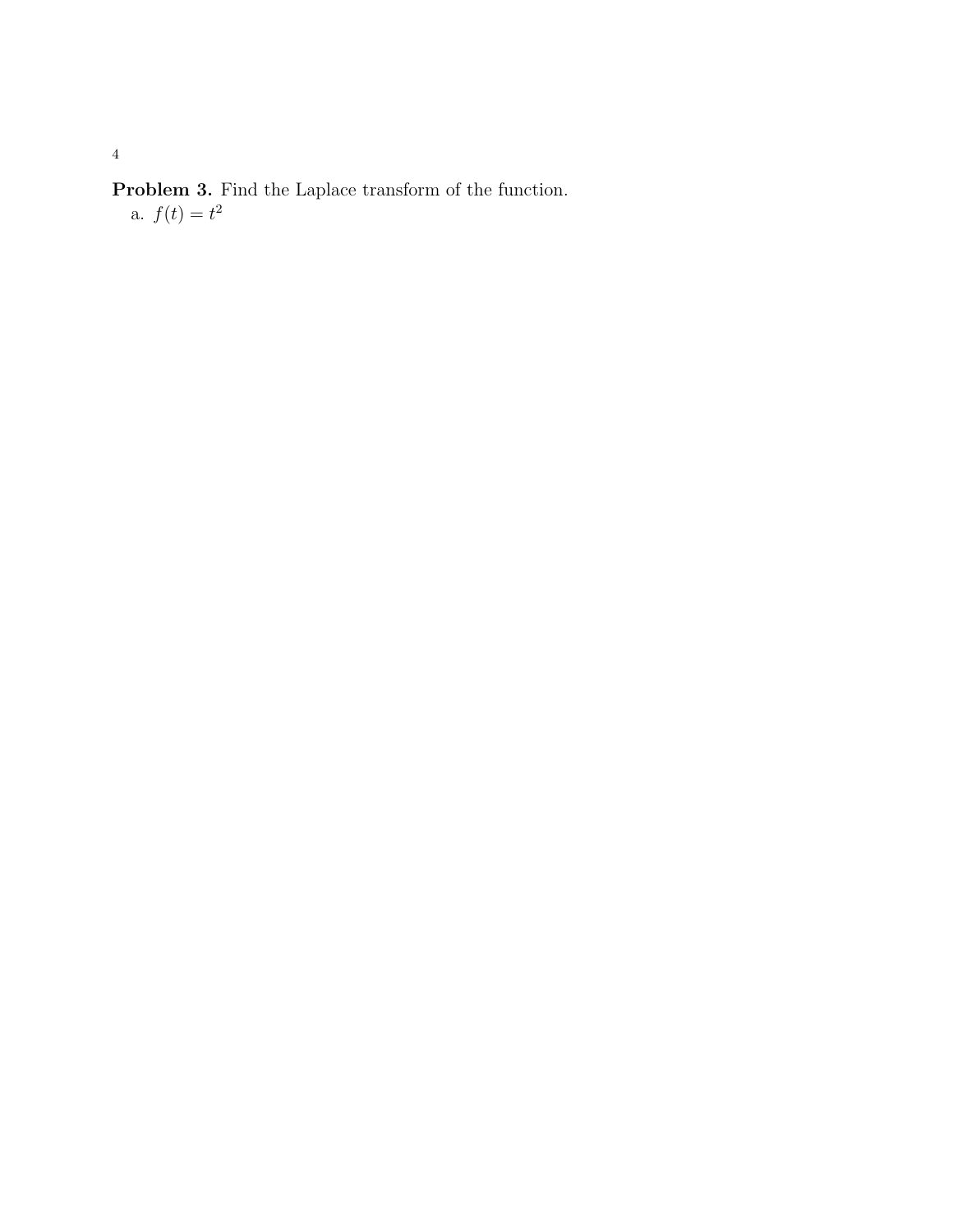b.  $f(t) = \cos(at)$ , where a is a real constant.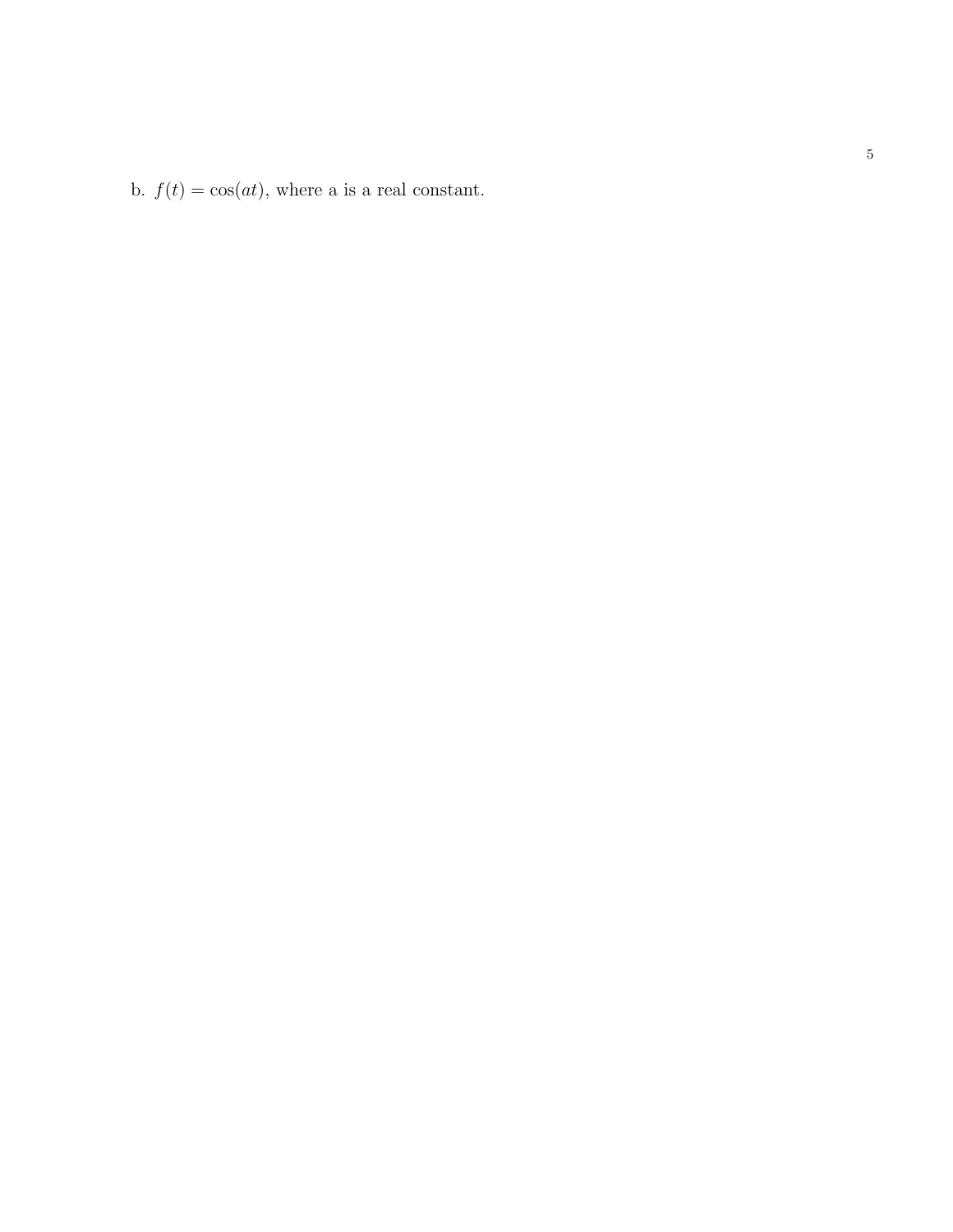c. 
$$
f(t) = \begin{cases} t, & 0 \le t < 1 \\ 2 - t, & 1 \le t < 2 \\ 0, & 2 \le t < \infty \end{cases}
$$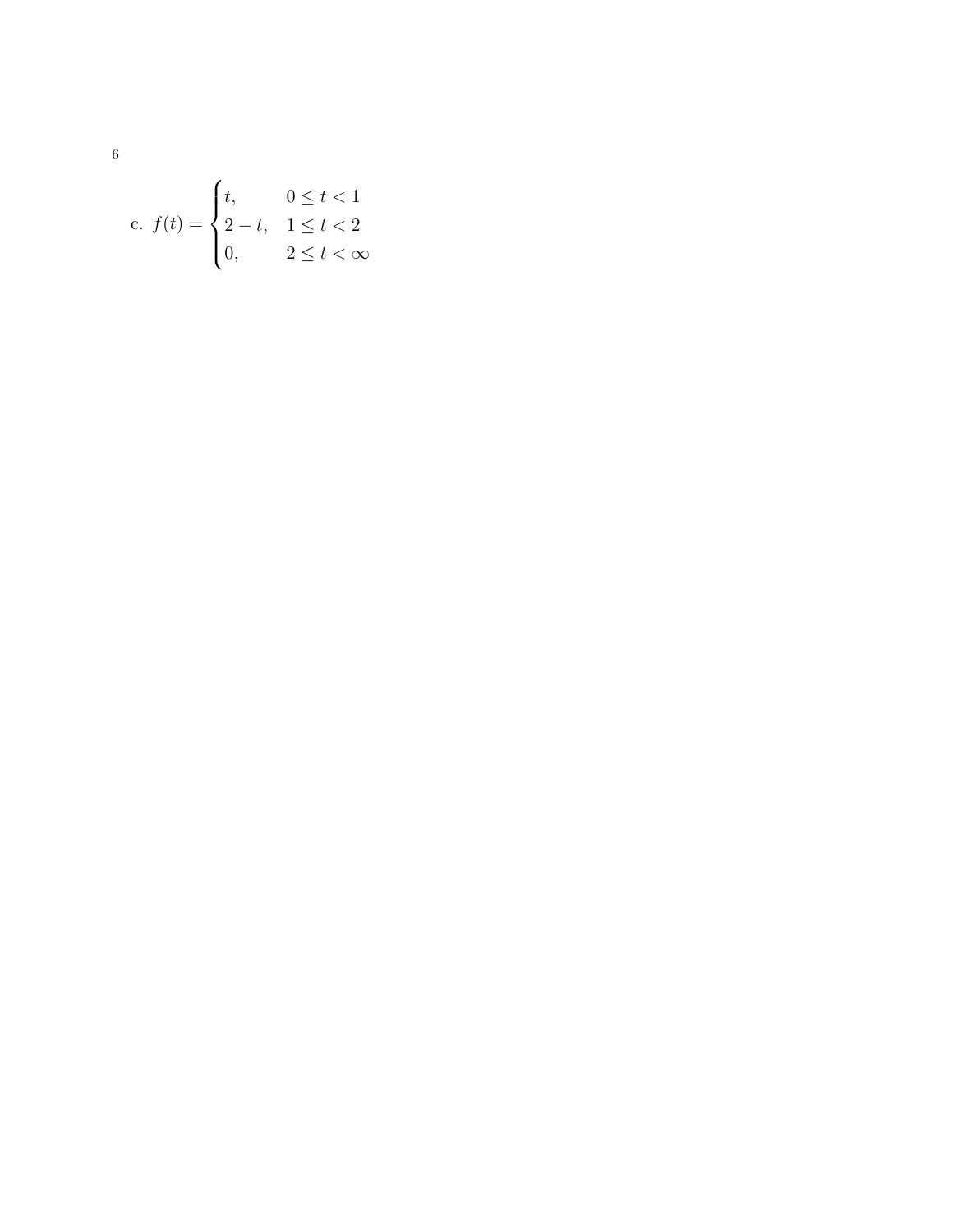Problem 4. Find the inverse Laplace transforms (a)  $F(s) = \frac{3}{s^2+4}$ 

(b) 
$$
F(s) = \frac{1-2s}{s^2+4s+5}
$$